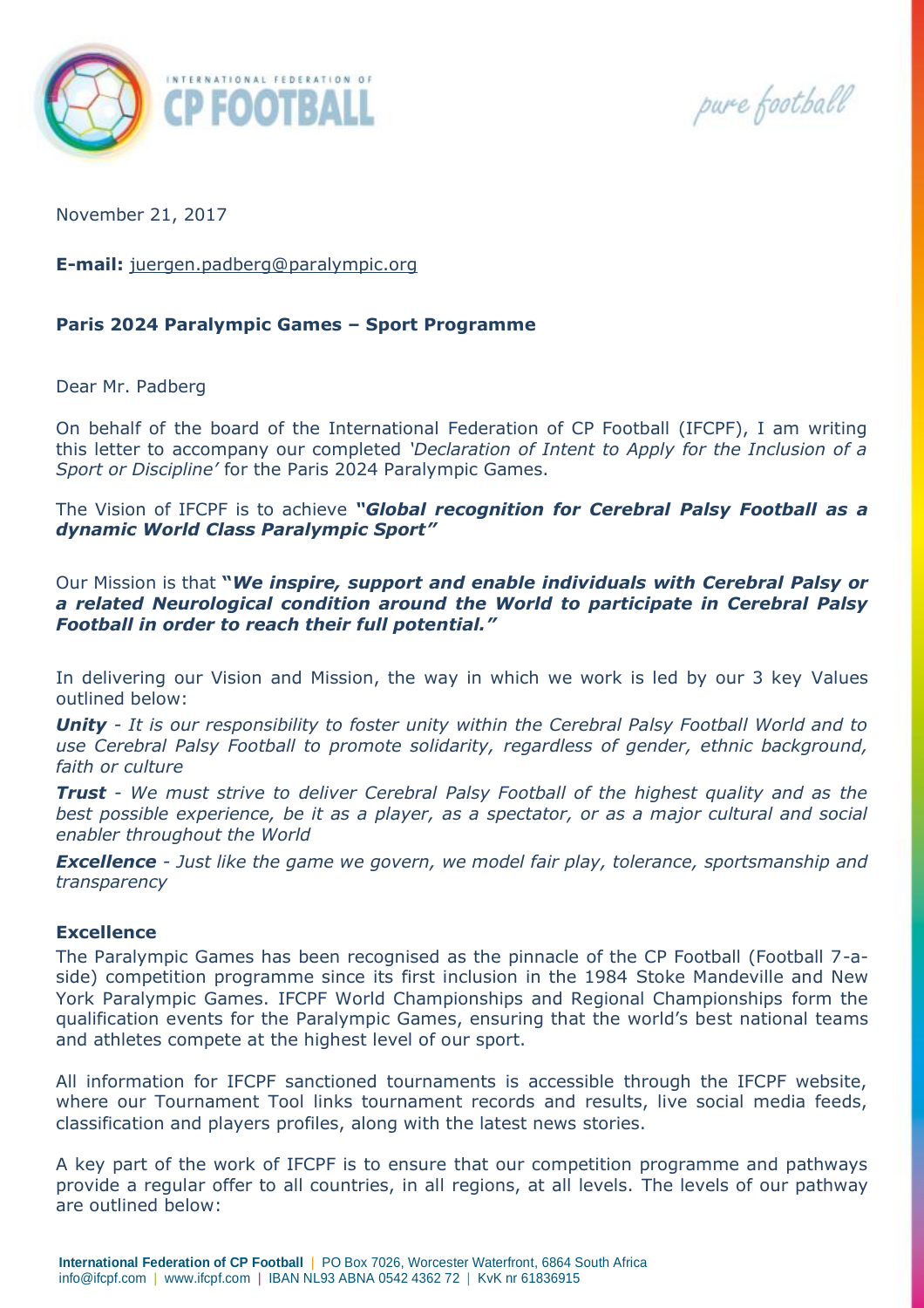- **Participation** Increasing CP Football grassroots participation opportunities within a country
- **National** Annual National Championships held within a country with representative teams
- **Development** First step and low cost international competition opportunities, including qualification tournaments and sub-regional competitions.
- **Regional** Sanctioned IFCPF Regional Championships
- **World** IFCPF World Championships, IFCPF World Cup and Paralympic Games

In addition to the different levels of our competition programme, IFCPF have competitive opportunities for female players and youth players.

Embedded in our 'Laws of the Game' and 'Tournament Regulations', we support our members to stimulate growth in participation through flexibility to adapt some of our rules and play mixed gender within National Championships and Development level competitions.

Football is an integral part of global society and, as arguably the world's most popular sport, a great spectator sport as it is so simple and easy to understand; there are very few rules in football compared to other sports.

As a fast-paced, dynamic sport that keeps people on the edge of their seats; tough tackles, athletic saves and spectacular goals are just a few of the reasons so many people call it the beautiful game.

# **Integrity**

The 2015 IFCPF Anti-Doping Rules are compliant with the 2015 WADA Code, as confirmed by WADA on 21 July 2015. In May 2017 IFCPF completed and submitted the WADA Code Compliance Questionnaire, maintaining an up-to-date and robust approach to 'clean-sports'.

Since our formation in 2015, IFCPF have had an established Registered Testing Pool (RTP) of 10 players and now operate an out-of-competition testing programme with all athlete whereabouts registered through the WADA ADAMS system.

IFCPF conduct in-competition testing at all IFCPF sanctioned tournaments, including Regional Championships, World Championships, World Cup and Paralympic Games.

We have a history of 'clean-sports' which our federation and members are proud of and committed to, resulting in no positive results received in any doping test for CP Football.

Since 2013, IFCPF's classification research programme has been working towards the creation of a robust and evidence-based classification system and set of rules.

IFCPF were delighted to be awarded the Classification Research Grant by the IPC on 2 October 2017 to conduct further research and strengthen the evidence on which are rules are based. Engagement with key stakeholders, particularly our members and their athletes, has helped us to ensure that our classification rules are sport-specific, minimising the impact of impairment of the outcome of competition and thus creating a fairer sport for all.

CP Football as a sport provides opportunity for 3 of the 10 eligible impairments for Paralympic sport, with clear guidance in our classification rules about the impairment criteria. For this impairment group, CP Football is the only ambulant teams sport recognised by the IPC and therefore important in providing a balanced competition programme.

Our online Classification Database provides an easily accessible, yet securely stored, central place for all classification records and documentation. The front section of this database is public, providing player profiles for all who participate in IFCPF sanctioned competitions.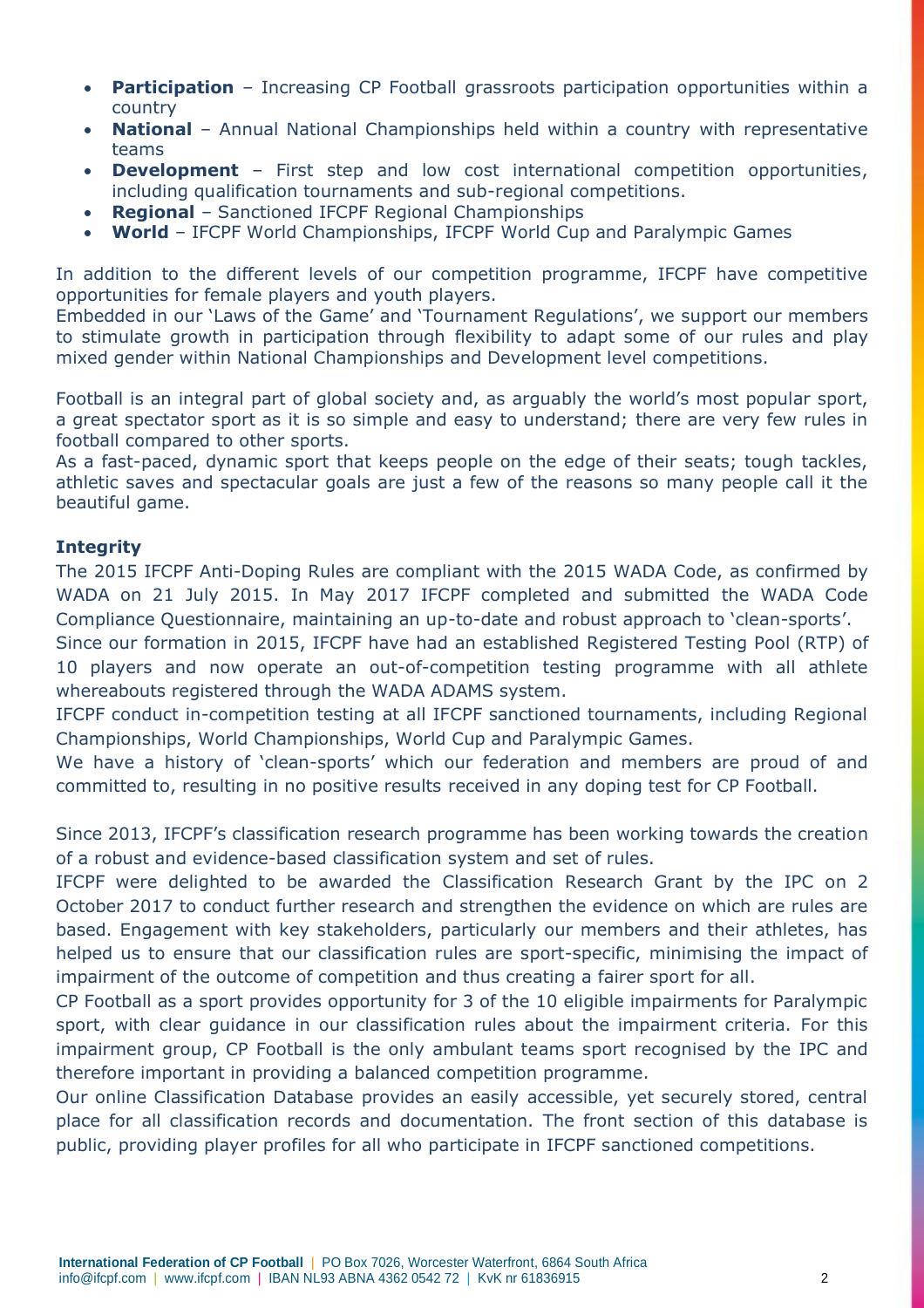Working in line with the IPC Medical Code and FIFA guidelines, through our 'IFCPF Governance Assessment Framework' we ensure there are clear policies for health and safety which are regularly reviewed and updated. Working to instil and maintain exemplary governance practices, our 'IFCPF Governance Assessment Framework' covers the areas of: *'Compliance with external Bodies, Policies and Codes', 'Organisation', 'Membership', 'Leadership', 'Accounting and Finance', 'Marketing and Communications', 'Sport', 'Officiating', 'Classification', 'Clean-Sports (Anti-Doping)', 'Medical' and 'Athletes'.*

### **Diversity**

Female football continues to grow in popularity, with more and more women and girls playing across the world and throughout the varying formats of football. Following the great success of the London 2012 and Rio 2016 Olympic Games for female football, this is beginning to be positively reflected in the development of Female CP Football for the future of the Paralympic Games programme.

Female representation on the IFCPF Board and all committees (Technical, Classification, Medical/Anti-Doping) is providing a voice for female players and wider stakeholders to influence and drive the direction of IFCPF's work in providing a gender balance of equal opportunity.

Development programmes aimed at the grassroots, increasing competition opportunities for female players at all levels of the game and communication around female football is bringing positive results. Our focused Female CP Football development work means that female players have more opportunities than ever to enjoy the game of CP Football alike their male counterparts.

Implementing new rules to allow CP Football to be played mixed gender at participation, National Championships and Development level, is bringing new female players into the game throughout our membership.

Our 'Female CP Football Development Grants' are currently supporting dedicated programmes in five countries (England, Kenya, South Africa, Spain and Trinidad & Tobago) across three IPC regions (Africa, Americas and Europe) to create female specific opportunities.

We are working to establish a 'Female CP Football Working Group' which will provide engagement, feedback, ideas and proposals to our Technical Director and IFCPF Board.

At the 2018 CPISRA World Games, both a development camp and competition are being offered to IFCPF and CPISRA members to support the growth of international competition for female players. Competition will take place through a small-sided-game format of 4v4, and provide a world level tournament for international female players alongside the 2018 IFCPF World Cup U19.

IFCPF feel it is our responsibility to provide a pathway for anyone with cerebral palsy (hypertonia, Ataxia and Athetosis) to access the sport of football, including those Athletes with High Support Needs. As part of our partnership with the Cerebral Palsy International Sport and Recreation Association (CPISRA), we are working together to develop the format of Frame Football which is an adapted version of football created to support the specific needs of athletes who require the use frames or rollators to ambulate on a day to day basis.

Frame Football has been developed to support the physical development and physiotherapy of young people with cerebral palsy and other physical disabilities, providing a new format of the game between Powerchair Football and CP Football. Current programmes in England, the Netherlands, Malta and Malaysia are demonstrating that Frame Football helps to provide a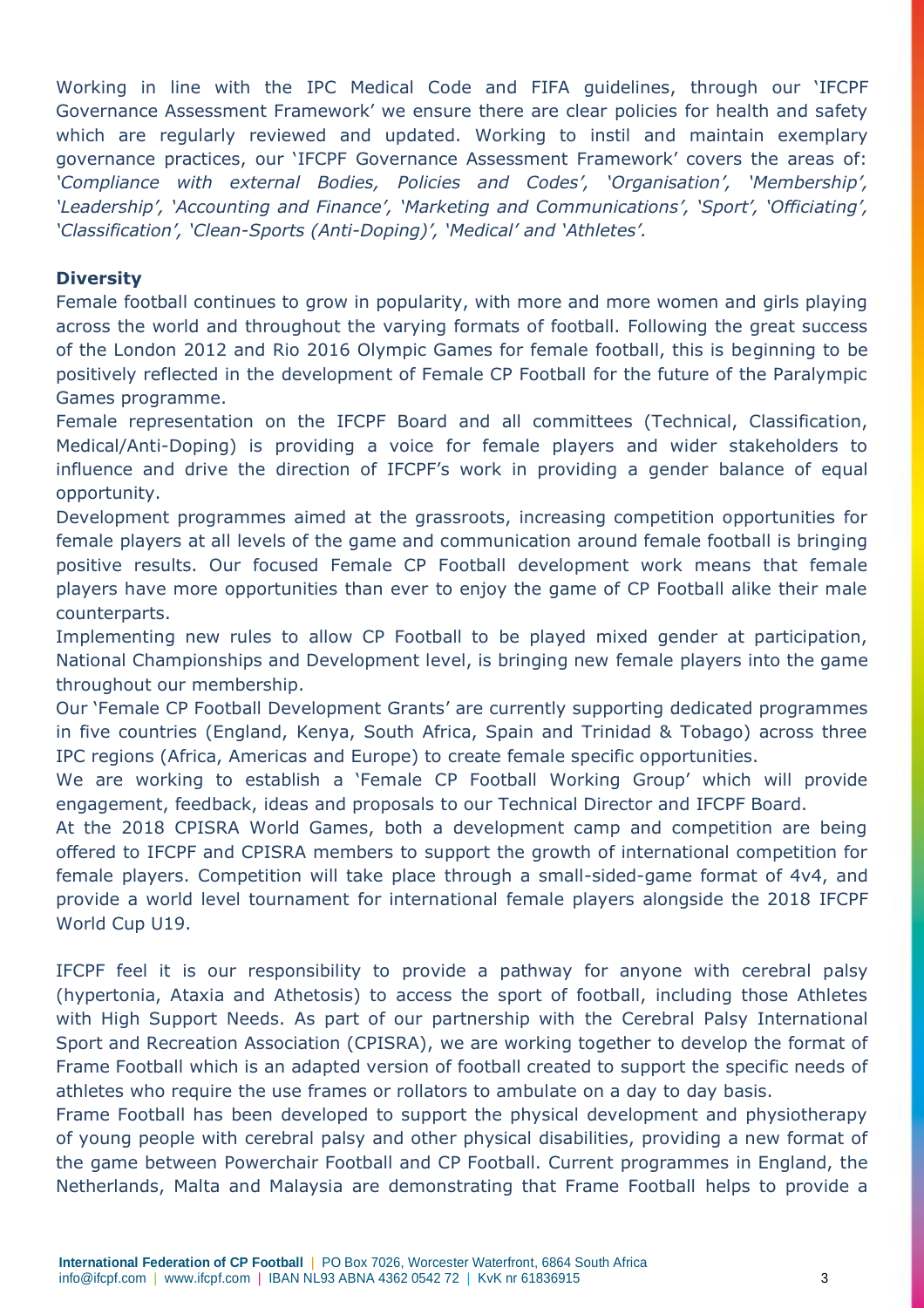complete football offer for players in lower CP classes, supporting the physical development of some to progress onto CP Football opportunities.

### **Universality**

Through our development, communication and engagement of our members, our current data for the 2014-2017 period demonstrates that over 63 countries have a CP Football participation programme, in all 5 IPC regions.

IFCPF have developed a 'Worldwide Reach Tracker' to collect and collate all evidence of participation at every level of our sport. Active in all 5 IPC regions (Africa, Americas, Asia, Europe and Oceania), our current data shows that over 28 IPC member nations meet the Worldwide Reach criteria, with more than 15 holding National Championships every year.

## **Sustainability**

IFCPF's Technical Development Plan has been developed and shared with our membership to lead the development of our sport for the period 2016 to 2019. This plan has strategic objectives around 'Participation', 'Competition', 'Workforce', 'Officials', 'Classification' and 'Athlete Development'.

As part of our ongoing governance updates and reviews, we are currently writing a new strategic plan which will be shared through the further phases of this application process.

IFCPF could not have achieved all that it is has, and have the future aspirations we have, if it were not for the strong partnerships we have developed. CP Football has been part of the 'UEFA Football Social Responsibility's' 'Football For All programme' since 2012, with a partnership stretching back to 2007 when UEFA recognised the importance of CP Football through a dedicated development grant.

Also recognised by the Asian Football Confederation as a leading format of football for people with an impairment, IFCPF have an MOU with AFC around the development of CP Football across Asia which has already supported the 2017 ASEAN Para Games and CP Football workshops delivered in India and Malaysia during 2017.

As football is so easy to start playing, all you need is a ball, 2 goals and some team mates to play with. To get started many people create goalposts from pieces of clothing or marks on the ground and a ball can even be made of plastic bags and string. This understanding and approach to football at the early participation level makes it affordable and feasible for new countries to develop CP Football programmes and give people their first step into Paralympic sport.

At the pinnacle of the sport, this easy, low-cost approach is also true in the staging of competition at the Paralympic Games. Utilising existing football facilities which are available in nearly every country of the world, and always re-used from the Olympic Games programme, CP Football does not require the construction of purpose-built venues or high cost installations. Additionally, our sport supports low operational and running costs due to the simplistic nature of the game and focus on the sport.